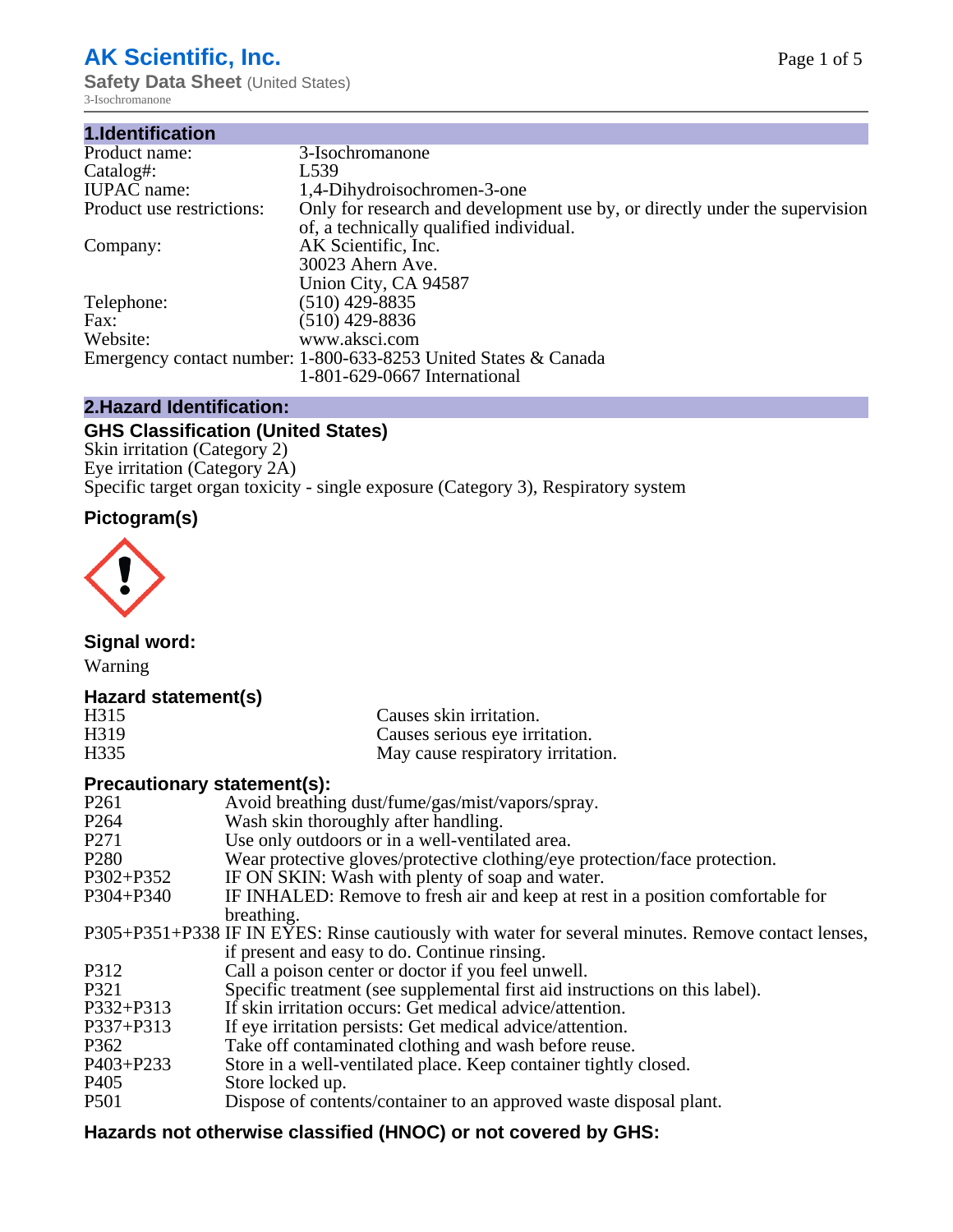#### None

#### **3.Composition/Information on Ingredients**

CAS#: 4385-35-7 Purity: 98% (GC)

Synonyms: Not available. EC: Not available.

# **4. First Aid Measures**

**General Information:** Immediately remove any clothing contaminated by the product. Move out of dangerous area. Consult a physician and show this safety data sheet.

**Inhalation:** Move person to fresh air. If not breathing, give artificial respiration. If breathing is difficult, give oxygen. Obtain medical aid.

**Skin contact:** Immediately flush skin with running water for at least 15 minutes while removing contaminated clothing and shoes. Wash clothing before reuse. Obtain medical aid immediately. **Eye contact:** Immediately flush open eyes with running water for at least 15 minutes. Obtain medical aid immediately.

**Ingestion:** Do NOT induce vomiting without medical advice. Rinse mouth with water. Never administer anything by mouth to an unconscious person. Obtain medical aid immediately.

**Most important symptoms and effects, both acute and delayed:** No further information available. Please see sections 2 and 11.

**Indication of any immediate medical attention and special treatment needed:** No further information available.

# **5. Fire Fighting Measures**

**Suitable extinguishing media:** Use water spray, dry chemical, carbon dioxide, or chemical foam. **Specific hazards arising from the chemical:** Carbon oxides.

**Advice for firefighters:** As in any fire, wear a NIOSH-approved or equivalent, pressure-demand, self-contained breathing apparatus and full protective gear. During a fire, irritating and highly toxic gases may be generated by thermal decomposition or combustion.

# **6. Accidental Release Measures**

**Personal precautions, protective equipment and emergency procedures:** Wear protective equipment and keep unprotected personnel away. Ensure adequate ventilation. Remove all sources of ignition. Prevent further leak or spill if safe to do so. For personal protective equipment, please refer to section 8.

**Environmental precautions:** Do not let product enter drains, other waterways, or soil.

**Methods and materials for containment and cleaning up:** Prevent further leak or spill if safe to do so. Vacuum, sweep up, or absorb with inert material and place into a suitable disposal container. Consult local regulations for disposal. See section 13 for further disposal information.

# **7. Handling and Storage**

**Precautions for safe handling:** Avoid contact with skin, eyes, and personal clothing. Wash hands thoroughly after handling. Avoid breathing fumes. Use only with adequate ventilation. Wear suitable protective clothing, gloves, and eye/face protection. Keep away from sources of ignition. Minimize dust generation and accumulation. Keep container tightly closed. Open and handle container with care. Do not eat, drink, or smoke while handling.

**Conditions for safe storage, including any incompatibilities:** Store in a tightly-closed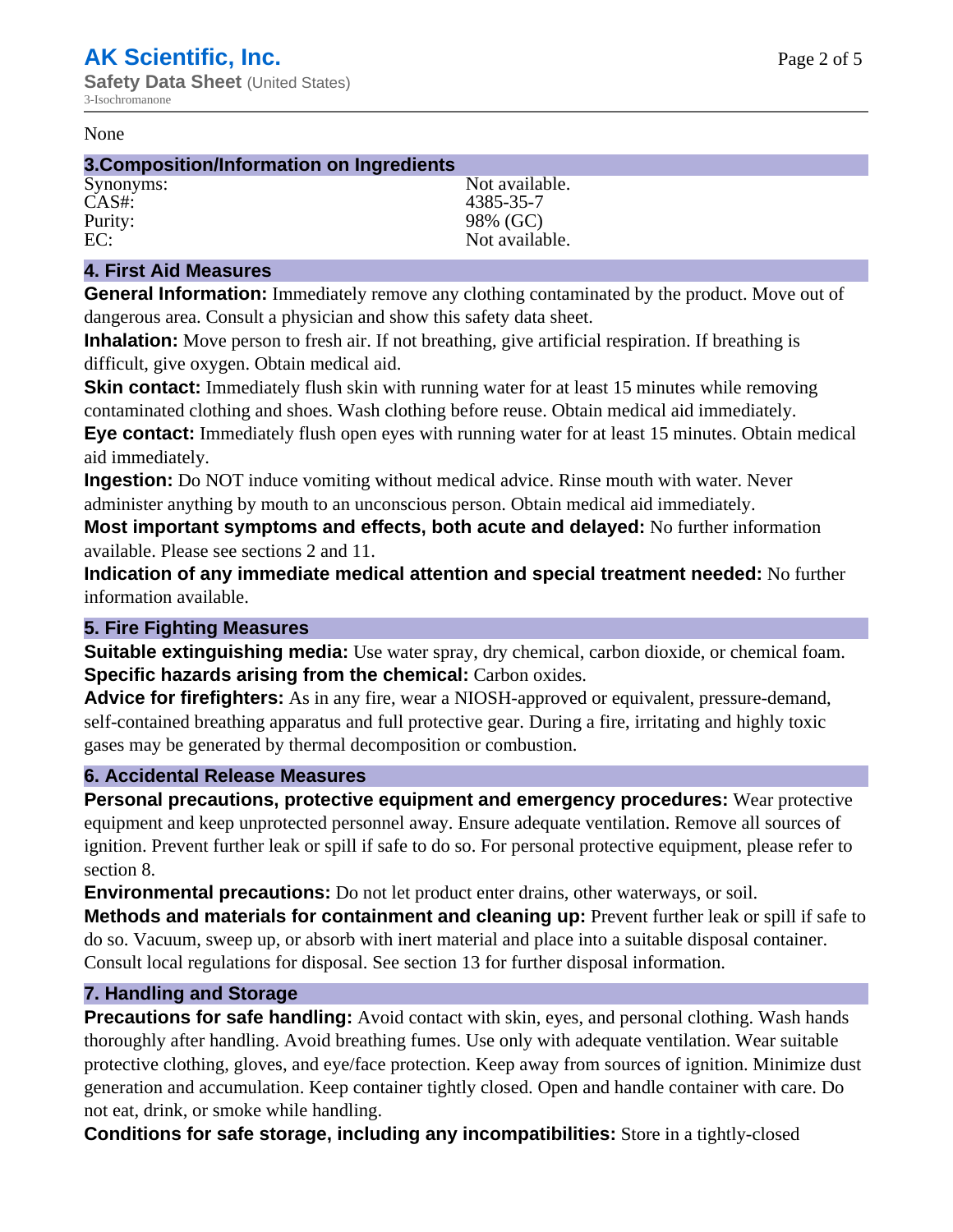container when not in use. Store in a cool, dry, well-ventilated area away from incompatible substances. Keep away from sources of ignition.

## **8. Exposure Controls/Personal Protection**

## **Exposure limits:**

| <b>OSHA PEL:</b>  | Not available. |
|-------------------|----------------|
| NIOSH REL:        | Not available. |
| <b>ACGIH TLV:</b> | Not available. |

**Appropriate engineering controls:** Avoid contact with skin, eyes, and clothing. Wash hands before breaks and immediately after handling the product. Facilities storing or utilizing this material should be equipped with an eyewash fountain. Use adequate general and local exhaust ventilation to keep airborne concentrations low.

## **Personal protection**

| Eyes:        | Based on an evaluation of the eye or face hazards present, wear chemical splash-resistant<br>safety glasses or goggles with side protection. A face shield may be appropriate in some |
|--------------|---------------------------------------------------------------------------------------------------------------------------------------------------------------------------------------|
|              | workplaces. Use eyewear tested and approved under appropriate government standards<br>such as OSHA 29 CFR 1910.133 or EU EN166.                                                       |
| Hands:       | Wear gloves selected based on an evaluation of the possible hazards to hands and skin,                                                                                                |
|              | the duration of use, the physical conditions of the workplace, and the chemical resistance                                                                                            |
|              | and physical properties of the glove material.                                                                                                                                        |
|              | Skin and body: Protective clothing must be selected based on the hazards present in the workplace, the                                                                                |
|              | physical environment, the duration of exposure, and other factors. No fabric can provide                                                                                              |
|              | protection against all potential hazards; therefore it is important to select the appropriate                                                                                         |
|              | protective clothing for each specific hazard. At the minimum, wear a laboratory coat and                                                                                              |
|              | close-toed footwear.                                                                                                                                                                  |
| Respiratory: | Respirators are not a substitute for accepted engineering control measures such as<br>enclosure or confinement of the operation, general and local ventilation, and substitution      |
|              | of less toxic materials. When respiratory personal protective equipment is appropriate                                                                                                |
|              | based on an assessment of respiratory hazards in the workplace, use a NIOSH- or                                                                                                       |
|              | CEN-certified respirator.                                                                                                                                                             |

| White powder          |
|-----------------------|
| <b>C9H8O2</b>         |
| 148.16                |
| Not available.        |
| Not available.        |
| Not available.        |
| $82 - 84$ °C          |
| Not available.        |
| Not available.        |
| Please see section 2. |
| Not available.        |
| Not available.        |
| Not available.        |
| Not available.        |
| Not available.        |
| Not available.        |
| Not available.        |
| Not available.        |
| Not available.        |
| Not available.        |
|                       |

# **10. Stability and Reactivity**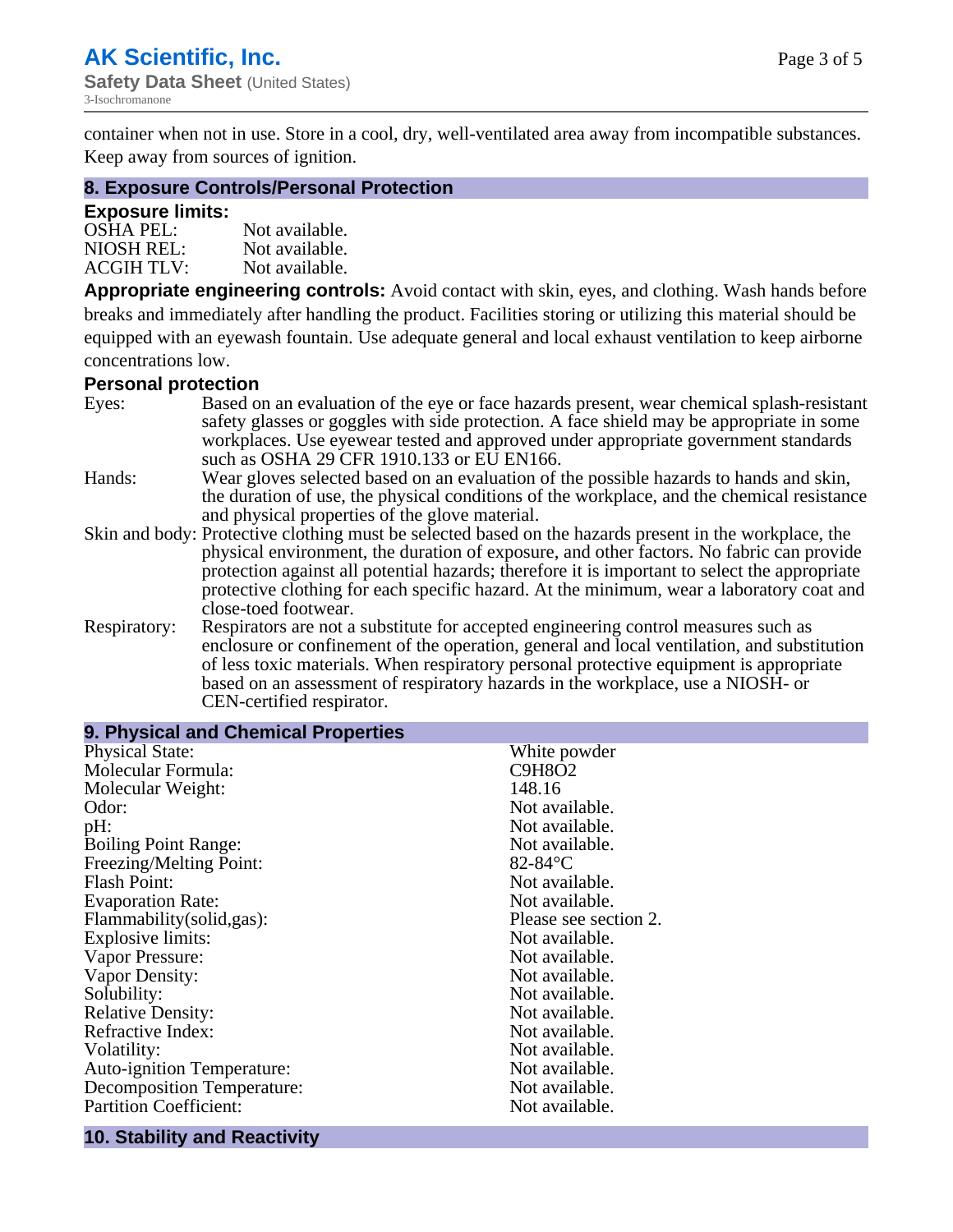| Reactivity:                         | Not available.                                       |
|-------------------------------------|------------------------------------------------------|
| Chemical stability:                 | Stable under recommended temperatures and pressures. |
| Possibility of hazardous reactions: | Not available.                                       |
| Conditions to avoid:                | Dust generation.                                     |
| Incompatible materials:             | Strong oxidizing agents.                             |
| Hazardous decomposition products:   | Carbon oxides.                                       |
|                                     |                                                      |

#### **11. Toxicological Information**

| RTECS#                                         | Not available.                                      |
|------------------------------------------------|-----------------------------------------------------|
| Acute toxicity:                                | Not available.                                      |
| Routes of exposure:                            | Inhalation, eye contact, skin contact, ingestion.   |
| Symptoms related to the physical, chemical and | Skin contact may result in inflammation             |
| toxicological characteristics:                 | characterized by itching, scaling, reddening,       |
|                                                | blistering, pain or dryness. Eye contact may result |
|                                                | in redness, pain or severe eye damage. Inhalation   |
|                                                | may cause irritation of the lungs and respiratory   |
|                                                | system. Over exposure may result in serious illness |
|                                                |                                                     |

or death.

## **Carcinogenicity**

| IARC: | Not classified.                                                                                       |
|-------|-------------------------------------------------------------------------------------------------------|
| NTP:  | Not listed.                                                                                           |
| OSHA: | Not listed.                                                                                           |
|       | Acute toxic effects: Inflammation of the eye is characterized by redness, watering, and itching. Skin |
|       | inflammation is characterized by itching, scaling, reddening, or, occasionally,                       |
|       | blistering.                                                                                           |

| <b>12. Ecological Information</b> |                |
|-----------------------------------|----------------|
| Ecotoxicity:                      | Not available. |
| Persistence and degradability:    | Not available. |
| Bioaccumulative potential:        | Not available. |
| Mobility in soil:                 | Not available. |
| Other adverse effects:            | Not available. |

## **13. Disposal Considerations**

Disposal of waste: Chemical waste generators must determine whether a discarded chemical is classified as hazardous waste. US EPA guidelines for the classification determination are listed in 40 CFR 261.3. Additionally, waste generators must consult state and local hazardous waste regulations to ensure complete and accurate classification. Observe all federal, state and local regulations when disposing of the substance.

Disposal of packaging: Do not reuse containers. Dispose of as unused product.

| <b>14. Transportation Information</b> |                |  |
|---------------------------------------|----------------|--|
| <b>DOT (United States)</b>            |                |  |
| UN number:                            | Not hazmat     |  |
| Proper shipping name:                 | Not available. |  |
| Transport hazard class:               | Not available. |  |
| Packing group:                        | Not available. |  |
| <b>IATA</b>                           |                |  |
| <b>UN Number:</b>                     | Not DG         |  |
| Proper shipping name:                 | Not available. |  |
| Transport hazard class:               | Not available. |  |
| Packing group:                        | Not available. |  |